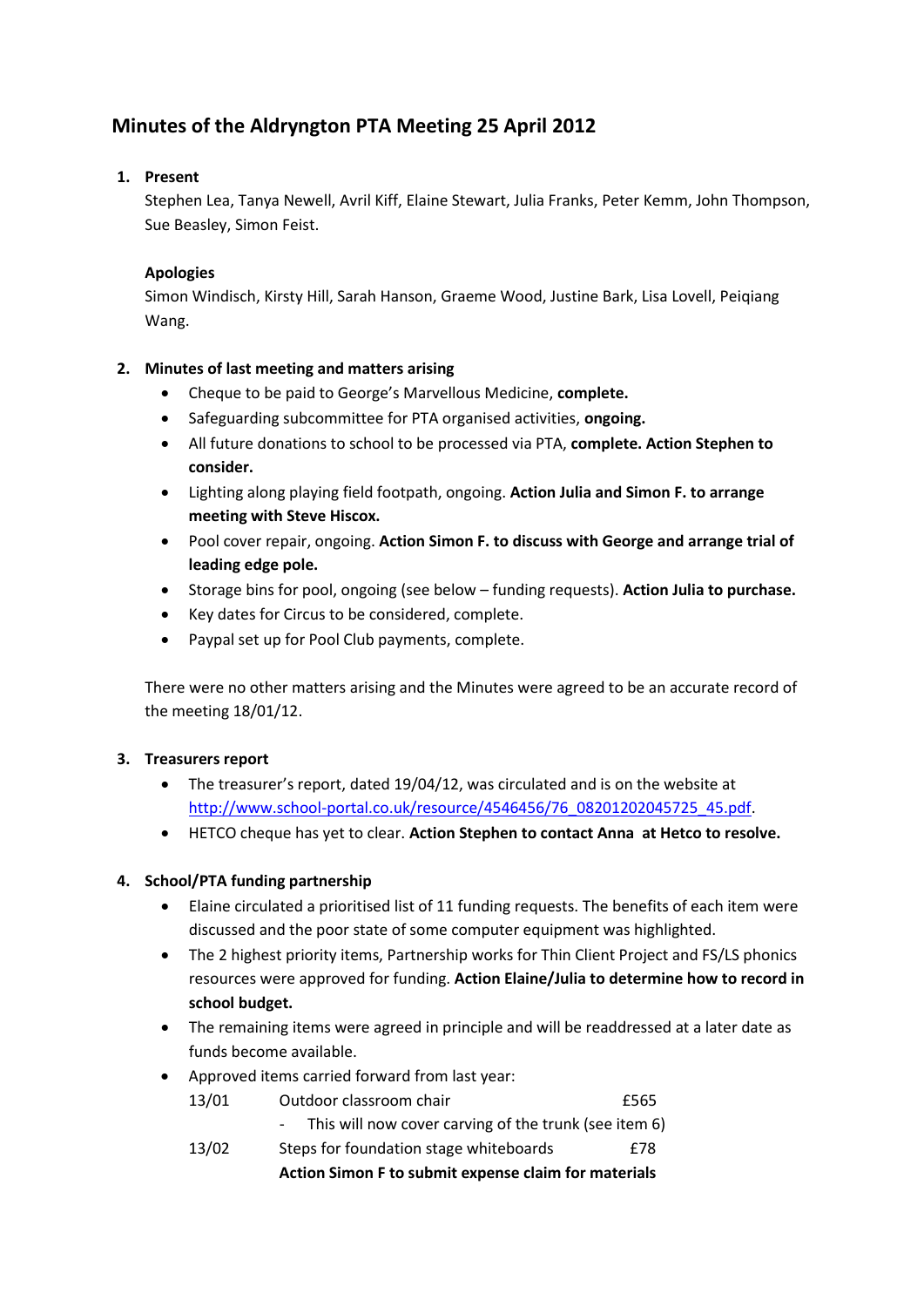| $\bullet$ |       | Items approved at this meeting:      |        |
|-----------|-------|--------------------------------------|--------|
|           | 13/03 | Thin client IT project               | £2,500 |
|           |       | Releases matching funding of £2,500  |        |
|           | 13/04 | FS/LS phonics resources              | £1,500 |
|           |       | Releases matching funding of £3,000  |        |
|           | 13/14 | Happy's Circus payment (see item 10) | £2,100 |
|           | 13/15 | Pool storage cupboards               | £200   |
|           |       | Old ones disintegrating (see item 2) |        |
|           |       |                                      |        |

- **Action Julia to purchase.**
- Items approved in principle for purchase as funds become available : 13/05 KS2 THRASS materials (spelling/phonics) £500

| ⊥⊃ ≀ ໐ ⊃ | $32$ moves indicated to permiss priorities.   |      |
|----------|-----------------------------------------------|------|
|          | A school priority development area            |      |
| 13/06    | Maths bid #4 text books and resources books   | £250 |
|          | To help reduce photocopying costs             |      |
| 13/07    | Site controller high quality drill            | £150 |
|          | General school and PTA use                    |      |
| 13/08    | Gifted & Talented extension reading materials | £250 |
|          | For our most able pupils                      |      |
| 13/09    | Anglo-saxon history DVD and artefacts         | £130 |
|          | Linked to MS history topic work               |      |
| 13/10    | <b>Electricity kits</b>                       | £320 |
|          | Applied for by CM as science subject leader   |      |
| 13/11    | Maths bid #1 FS/LS resources                  | £350 |
| 13/12    | Maths bid #1 FS/LS resources                  | £200 |
| 13/13    | Maths bid #1 FS/LS resources                  | £200 |
|          |                                               |      |

School focus currently on progress in maths throughout the school

# **5. Pool Club update**

- There are 71 Pool Club applications to date, with a few outstanding which are being chased up. The trend noticed last year for an increase in Single (Child) membership has continued this year, these account for over 1/3 of applications, with the consequence that we are unlikely to reach the target income of £3,000.
- Both resuscitation training sessions have now been held so the only new applications we can take now are from people who hold a suitable first aid qualification or are first-time applicants.
- Those members attending the training sessions were overwhelmingly in favour of making the last hour on schooldays (5:30 – 6:30) non-rota. This means that most members will do six duties.

## **6. Grounds Development update**

• The outdoor classroom is progressing with the concrete removed and top soil back fill being performed 29<sup>th</sup> April. 'Story telling' chair oak tree trunk to be delivered early May and carved with winning designs to be submitted by pupils.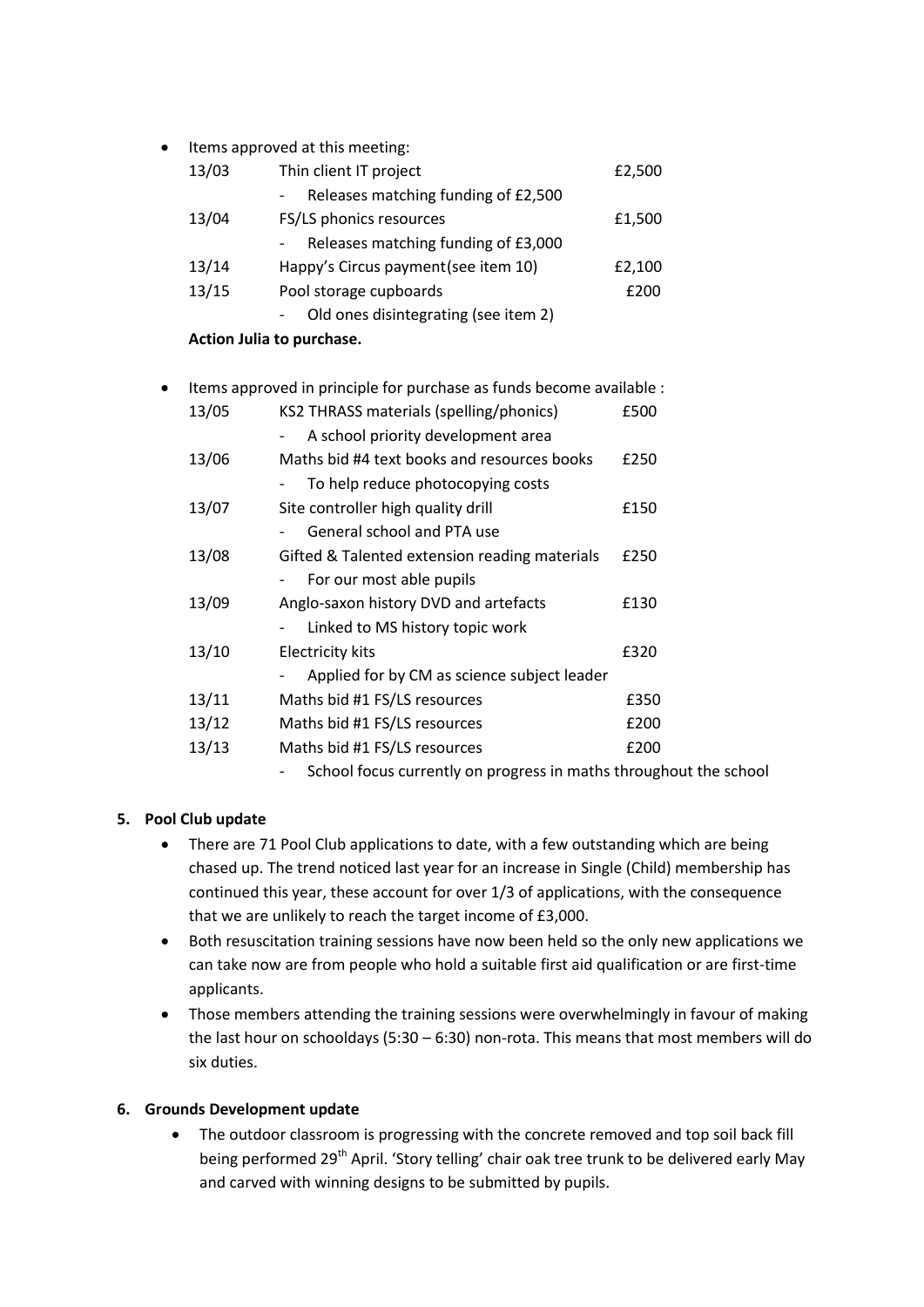- The play train will be repainted  $19<sup>th</sup>$  May.
- Border clearance near the main school entrance is continuing.
- More volunteers are required to achieve aims. **Action Elaine to arrange posters in classroom windows and email or text to parents.**

# **7. Disco (Thursday 17th May)**

- With Justine not present at the meeting, it was unclear what arrangements would be for the disco, as it was understood that she would not be present for the MS/US disco.
- Coordination volunteers (2) will be sought at the PTA AGM. (See item 11.)

# **8. Jubilee Day (Friday 1st June) – PTA help**

- The PTA was asked to assist at lunchtime celebrations. **Action Stephen to advertise.**
- It will be a non-uniform day.
- Bunting required for decorations. **Action Stephen to approach Lower Earley estate agents for possible donation.**

# **9. Try-a-Tri (Saturday 16th June) update**

- John described plans for the day with the team event in the morning (9:00-11.45) and the individual event in the afternoon (12.30-15:30).
- Setting start times for both events has been challenging and participation numbers have been estimated based on last year's totals.
- Entry fees will be set at £1 per contestant for the team event and £3 for individuals.
- The Scouts will provide cooked food for the day, led by Dani Esposito. **Action Stephen to confirm times with Dani.**
- Volunteers will be asked to sell PTA organised refreshments. **Action Stephen to advertise.**
- Peter will organise candy floss. **Action Peter to do.**
- Photo permission required for advertising material. **Action Simon to arrange with Lyn.**

## **10. Happys Circus (Friday 29th June) timetable and pricing**

- Organising team includes Sue, Peter and Lisa Lovell. **Action Stephen to set up meeting.**
- Invoice to be paid for by school and charges added to PTA yearly bill. **Action Julia to arrange.**
- Pricing yet to be set and consideration will be made for adult, child, under 3 and family rates.
- The Scouts will provide cooked food for the day, led by Dani Esposito. Orders can be placed for collection during the interval. **Action Stephen to confirm times.**
- Stalls and games to be arranged including; bottle tombola, skittles, upper school stalls, coconut shy, face painting and refreshments.
- Alcohol to be sold and Temporary Event Notice applied for. **Action Simon W to apply for TEN.**
- The day will also include a 2p trail, bring a bottle and non uniform day.